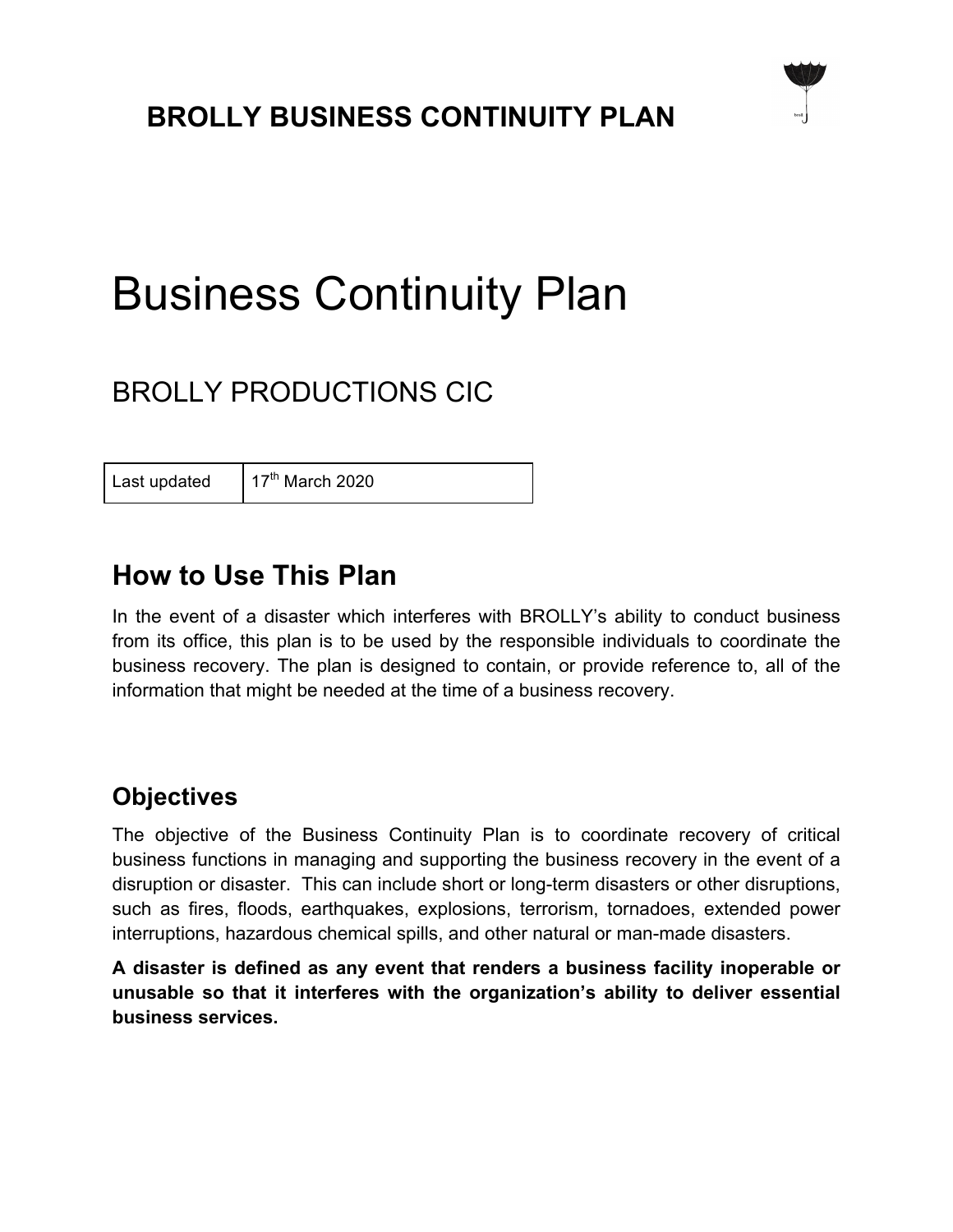

#### **The priorities in a disaster situation are to:**

- 1. Ensure the safety of employees and visitors in the office buildings.
- 2. Mitigate threats or limit the damage that threats can cause
- 3. Have advanced preparations to ensure that critical business functions can continue.
- 4. Have documented plans and procedures to ensure the quick, effective execution of recovery strategies for critical business functions.

The BROLLY PRODUCTIONS Business Continuity Plan includes procedures for all phases of recovery as defined in the Business Continuity Strategy section of this document.

# **Scope**

The scope of this plan is focused on localised disasters such as fires, floods, and other localized natural or man-made disasters. This plan is not intended to cover major regional or national disasters such as regional earthquakes, war, or nuclear holocaust.

### **The Responsibilities of the Artistic Directors**

- Periodically review the adequacy and appropriateness of its Business Continuity strategy.
- Assess the impact on the BROLLY PRODUCTIONS Business Continuity Plan of additions or changes to existing business functions, BROLLY PRODUCTIONS procedures, equipment, and facilities requirements.

# **Alternate Business Site**

In the event of a disaster or disruption to the office or storage facilities, material should be moved as below:

| <b>Primary Location</b> | <b>Alternate Business Site</b> |
|-------------------------|--------------------------------|
| 29 Summerlee Gardens    | 25 Bryanstone Road             |
| London                  | London                         |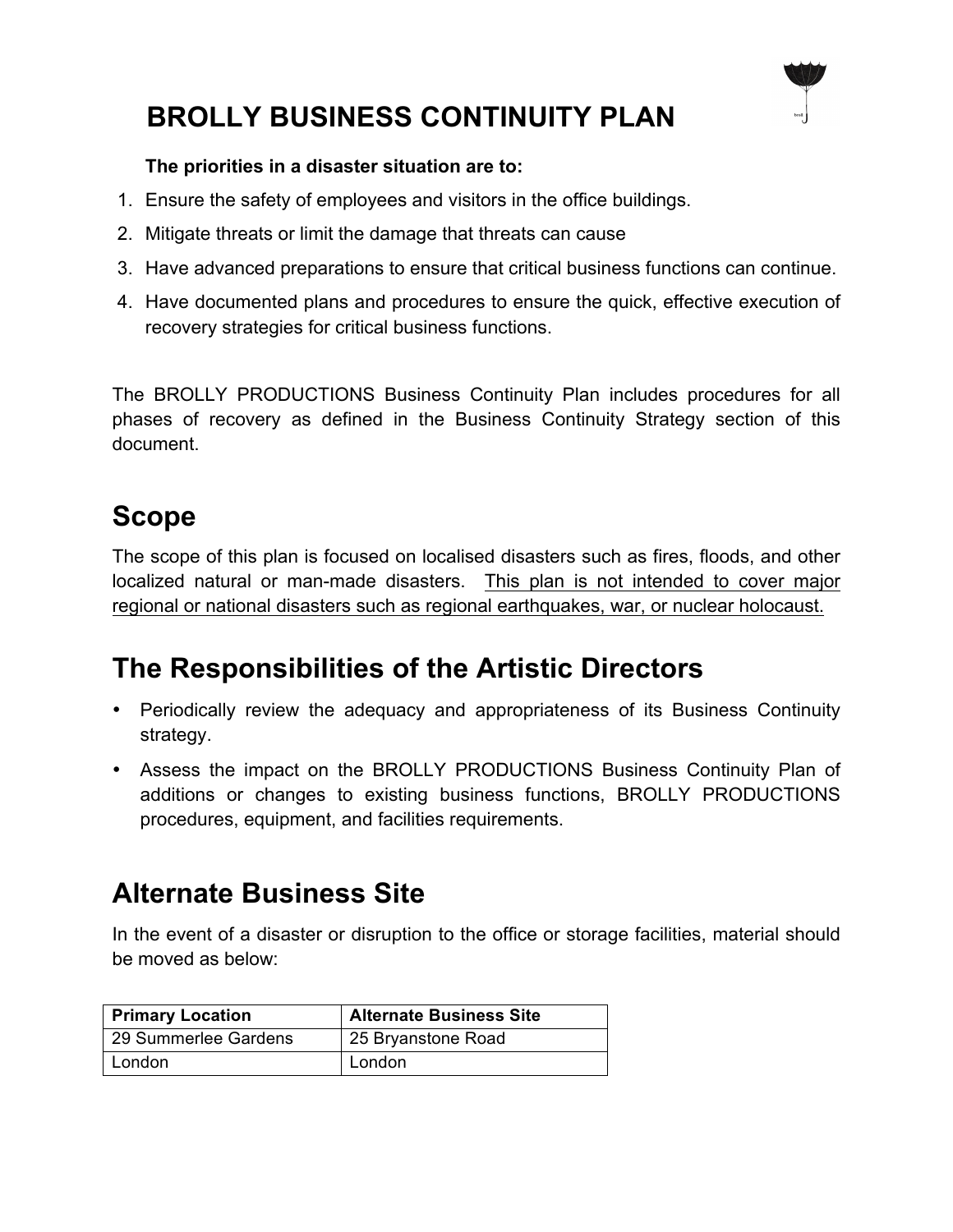

| <b>N2 9QN</b> | <b>N8 8TN</b> |
|---------------|---------------|
| UΚ            | UK            |
|               |               |

### **Recovery Plan Phases**

The activities necessary to recover from a BROLLY PRODUCTIONS facilities disaster or disruption will be divided into four phases. These phases will follow each other sequentially in time.

#### **1. Disaster Occurrence**

This phase begins with the occurrence of the disaster event and continues until a decision is made to activate the recovery plans. The major activities that take place in this phase include: **emergency response measures, notification of the ARTISTIC DIRECTORS, damage assessment activities, and declaration of the disaster.**

#### **2. Plan Activation**

In this phase, the Business Continuity Plans are put into effect. This phase continues until the alternate facility is occupied, critical business functions reestablished, and computer system service restored to BROLLY PRODUCTIONS. The major activities in this phase include: **assembly of the recovery team, implementation of interim procedures, and relocation to the secondary facility/backup site, and reestablishment of data communications.**

#### **3. Alternate Site Operations**

This phase begins after secondary facility operations are established and continues until the primary facility is restored. **The primary recovery activities during this phase are backlog reduction and alternate facility processing procedures.**

#### **4. Transition to Primary Site**

This phase consists of any and all activities necessary to make the transition back to a primary facility location.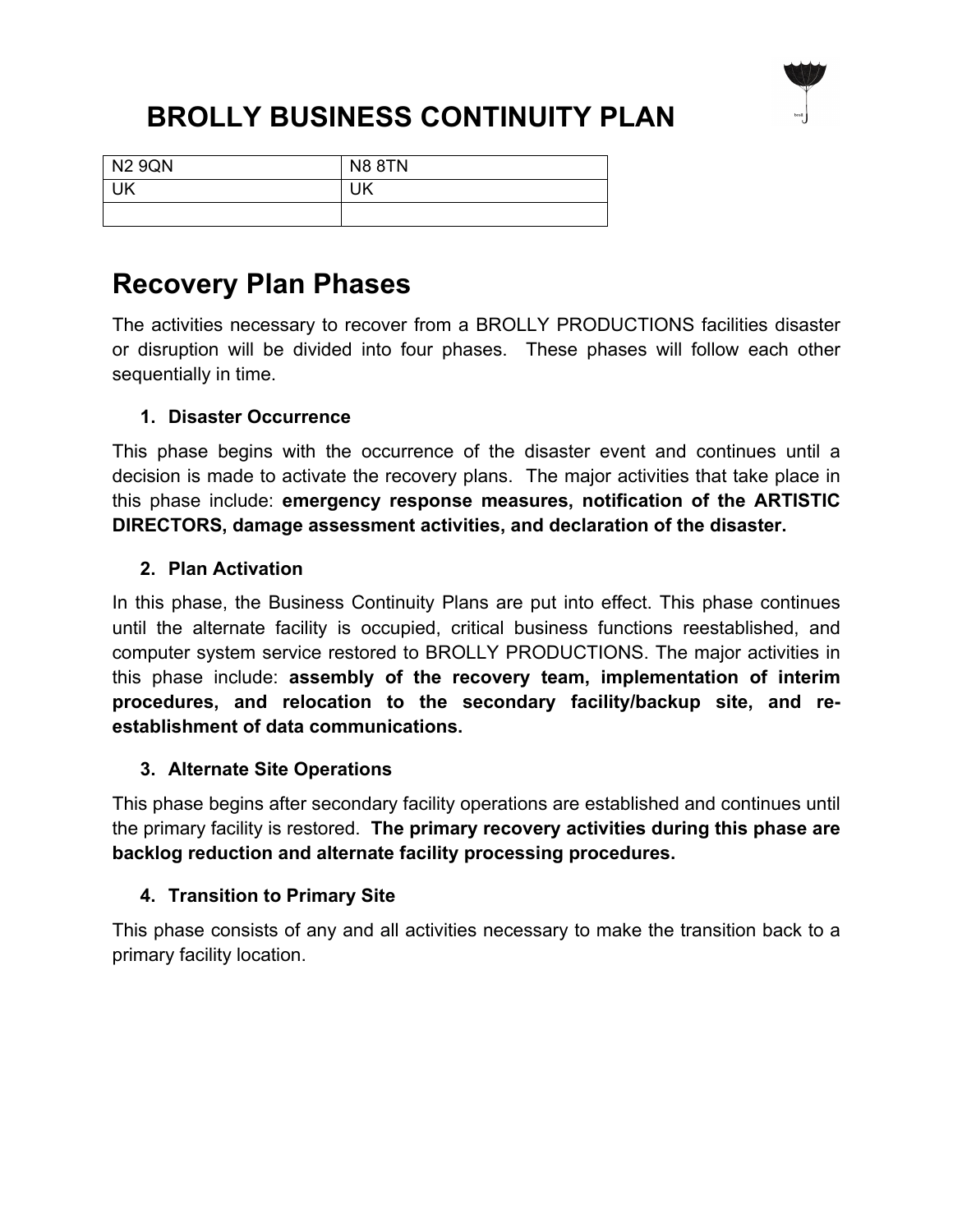

#### **Vital Records Backup**

All vital records for BROLLY PRODUCTIONS that would be affected by a facilities disruption are maintained and controlled by BROLLY PRODUCTIONS. Some of these files are periodically backed up and stored on online cloud storage as part of normal BROLLY PRODUCTIONS operations.

#### **Restoration of Hardcopy Files, Props and Set**

In the event of a facilities disruption, hardcopy, props and any set materials located in the BROLLY PRODUCTIONS office may be destroyed or inaccessible. In this case, the last backup of critical records would be transported to the secondary facility.

The following can be exposed to loss:

- 1. Any files stored on-site in file cabinets.
- 2. Information stored on local PC hard drives.
- 3. Any work in progress.
- 4. Received and un-opened mail.
- 5. Documents in the office.
- 6. Props
- 7. Set

### **Online Access to BROLLY PRODUCTIONS Computer Systems**

In the event of a facilities disruption, IT facilities will be transferred to any alternate business site location.

#### **Post Distribution**

During the time that BROLLY PRODUCTIONS department operations are run from the secondary facilities, post will have to be delivered to that location.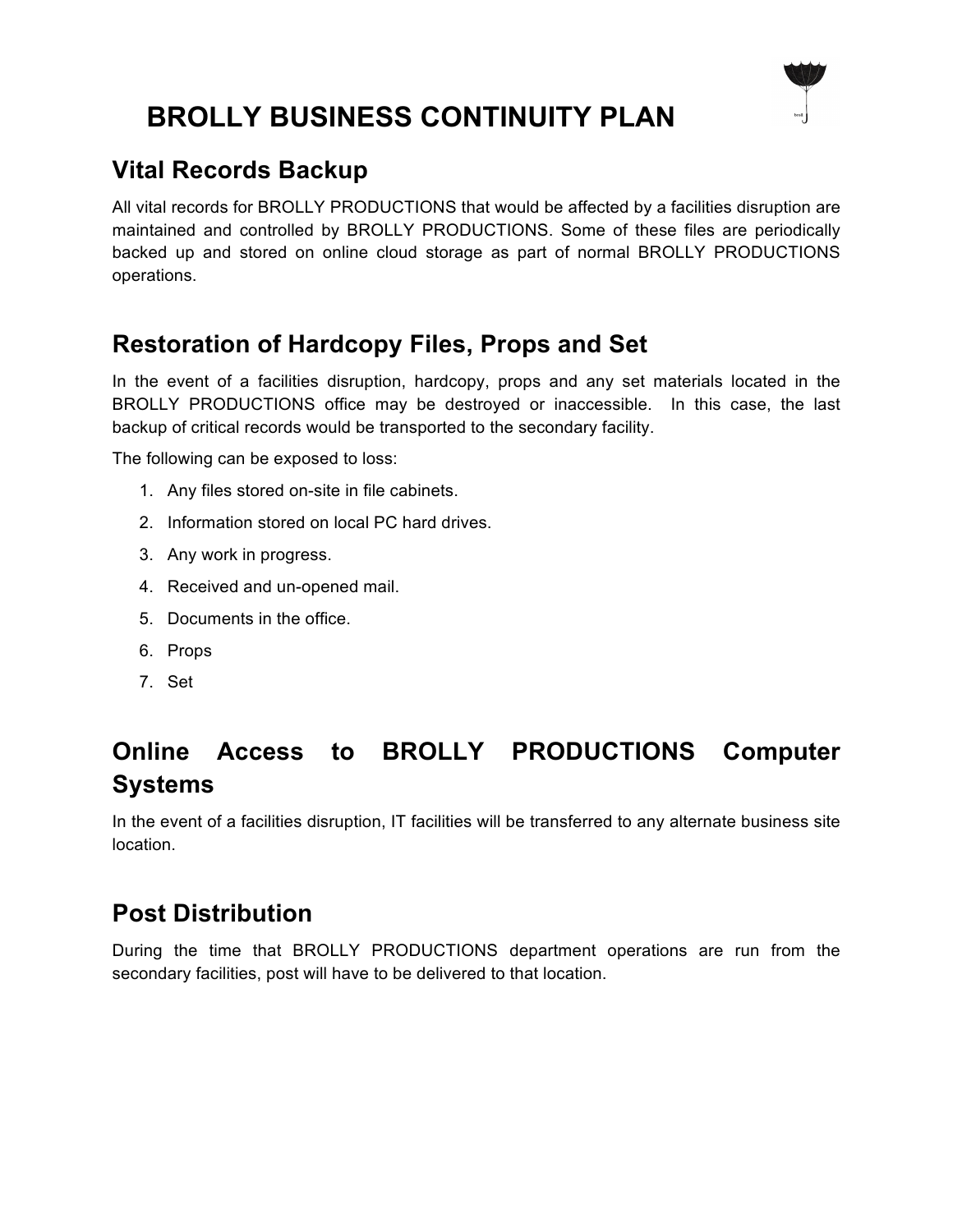# **Responsibilities of Business Continuity Coordinator**

#### BROLLY PRODUCTIONS' Business Continuity Coordinator is **RACHANA JADHAV**

In the event of a disaster, the Business Continuity Coordinator is responsible for ensuring that the following activities are successfully completed:

- Declare a disaster and start the Business Continuation process to recover BROLLY PRODUCTIONS's business functions at an alternate site.
- Alert BROLLY PRODUCTIONS's other ARTISTIC DIRECTORS that a disaster has been declared.
- Provide on-going support and guidance to personnel.
- Work with BROLLY PRODUCTIONS's other ARTISTIC DIRECTORS to authorise the use of the alternate recovery site selected for re-deploying critical BROLLY PRODUCTIONS resources.
- Coordinate, submit, and track any and all claims for insurance.
- Arrange for the availability of necessary equipment.
- Track all costs related to the recovery and restoration effort.
- Determine where replacement props, set and supplies should be delivered, based on damage to the normal storage areas for the materials.
- Take appropriate actions to safeguard ALL relevant equipment from further damage or deterioration.
- Coordinate the removal and safe storage of other materials as necessary.
- Coordinate relocation to the new/repaired permanent site.
- Assure that post is redirected to the proper location as required.
- Manage the IT disaster response and recovery procedures.
- Assist, as required, in the acquisition and installation of equipment at the recovery site.
- Ensure that equipment and supplies are delivered as requested.
- Participate in testing equipment and facilities.
- Participate in the transfer of operations from the alternate site as required.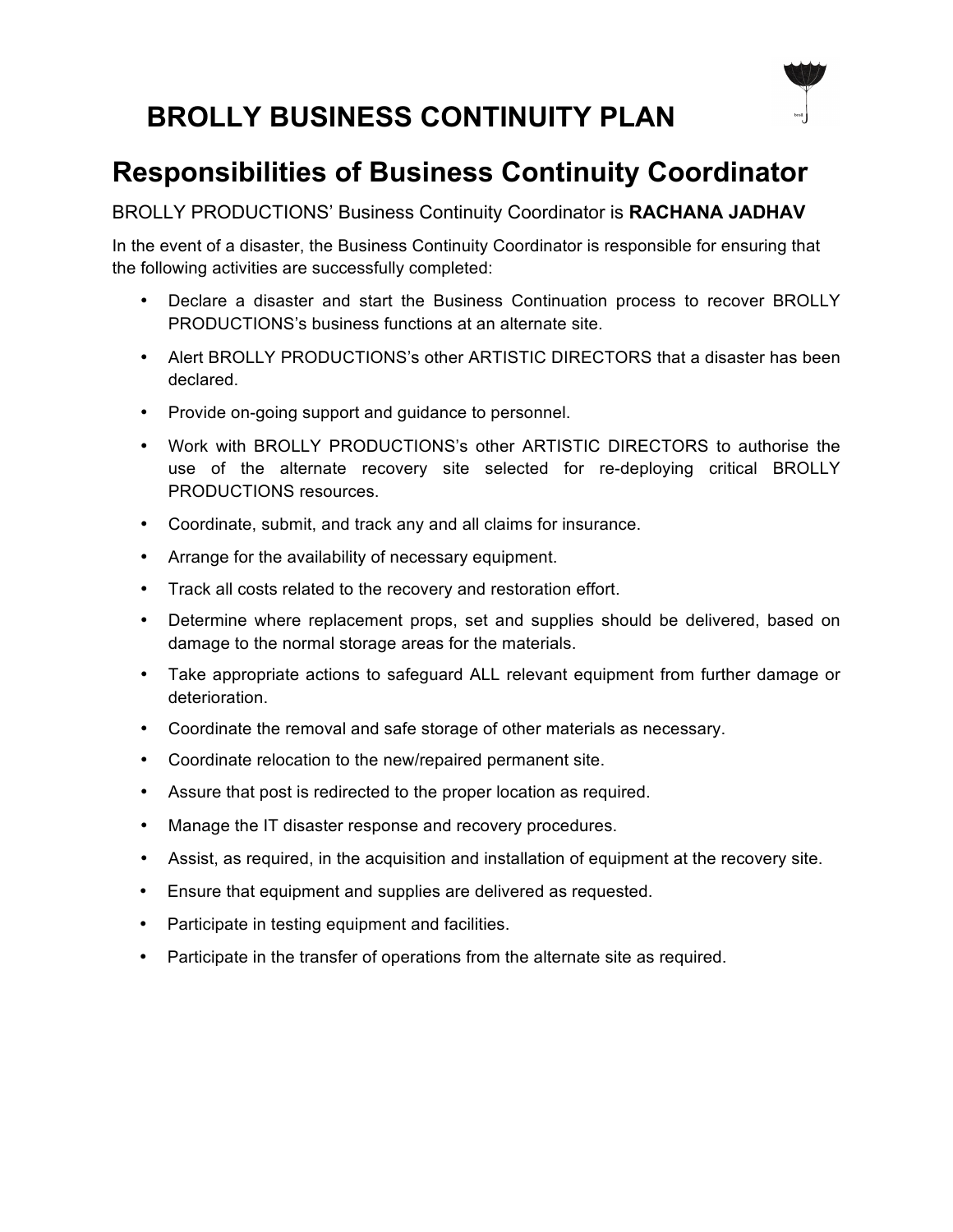### **Recovery Procedures**

The Recovery Procedures are organized in the following order: recovery phase, activity within the phase, and task within the activity.

### **PHASE 1: Disaster Occurrence**

#### **Assess the situation**

After a disaster occurs, quickly assess the situation to determine whether to immediately evacuate the building or not, depending upon the nature of the disaster, the extent of damage, and the potential for additional danger.

**Note**: If the main office is total loss, not accessible or suitable for occupancy, the remaining activities can be performed from the Emergency Operations Center (EOC), after ensuring that all remaining tasks in each activity have been addressed. This applies to all activities where the Main Office is the location impacted by the disaster. The location(s) of the EOC are designated in **Appendix D - Emergency Operations Center (EOC) Locations**. The EOC may be temporarily setup at any one of several optional locations, depending on the situation and accessibility of each one. Once the Alternate site is ready for occupancy the EOC can be moved to that location.

#### **Notify Directors**

• Business Continuity Coordinator informs the members of the BROLLY PRODUCTIONS management team. Depending upon the time of the disaster, personnel are instructed what to do (i.e. stay at home and wait to be notified again, etc.)

#### **Preliminary Damage Assessment**

- Determine responsibilities and tasks to be performed by the BROLLY PRODUCTIONS Management Team or employees.
- Facilitate retrieval of items (contents of file cabinets -- petty cash box, contracts, etc.) needed to conduct the preliminary damage assessment.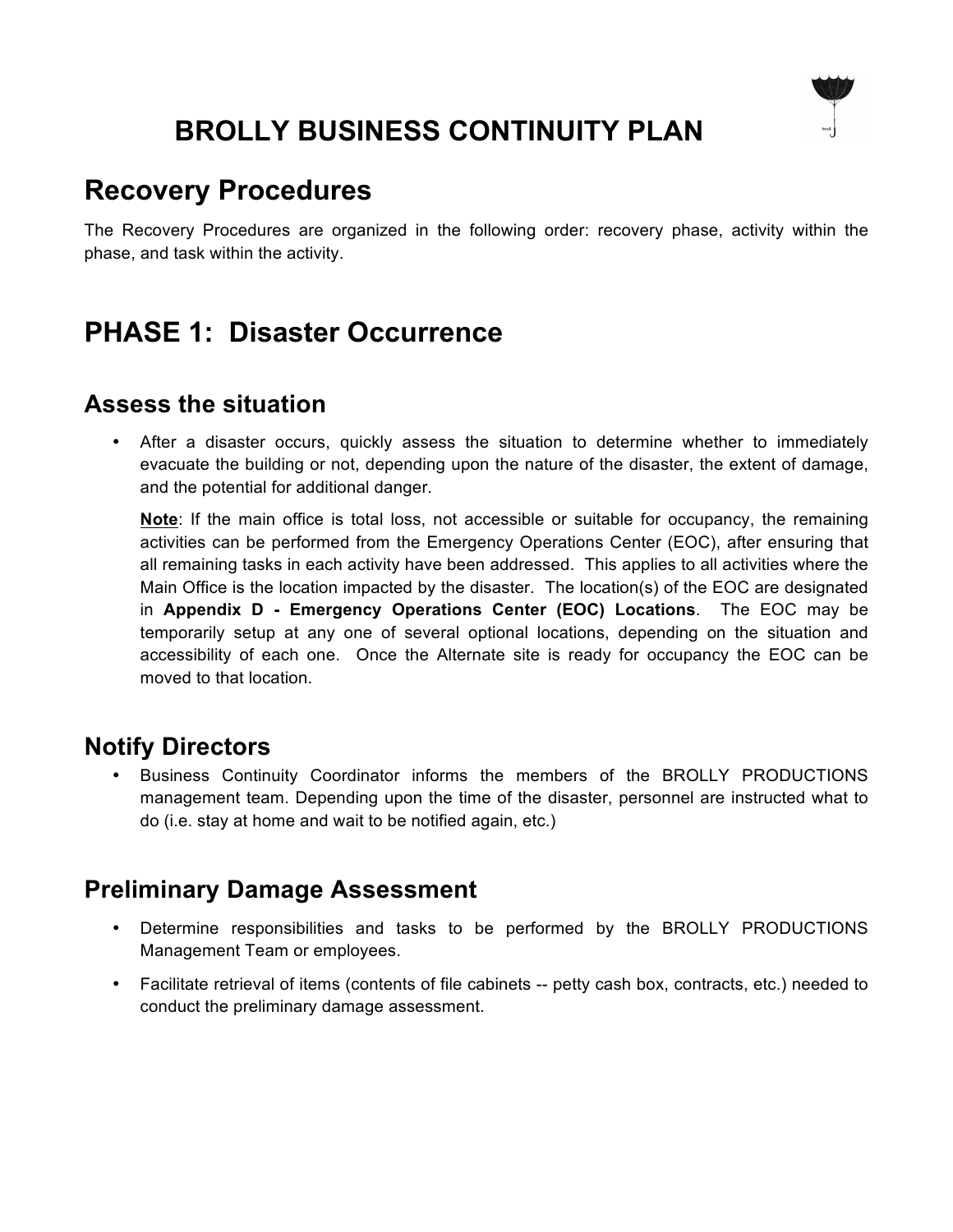

# **PHASE 2: Plan Activation**

#### **Relocation to Alternate Site**

- Make arrangements to commute or travel to the alternate site.
- The BROLLY PRODUCTIONS Business Continuity Coordinator needs determine if access can be gained to the primary (damaged) site to retrieve vital records and other materials if the authorities grant access. This will be dependent upon the nature of the disaster and the extent of damage.
- If allowed access to the primary site to retrieve vital records and other materials, **perform some pre-planning to determine what is most important to retrieve**. This may be necessary since the time you may be allowed access to the primary site may be minimal.
- Depending on the amount of vital records and other materials you are able to retrieve from the primary site, make arrangements to transport this material to the alternate site
- Travel to alternate site.

# **PHASE 3: Alternate Site Operations**

#### **Alternate Site Processing Procedures**

- Communicate with stakeholders regarding the disaster and check phone contacts.
- Acquire needed vital documents
- Access missing documents and files and reconstruct, if necessary
- Set up operation

# **PHASE 4: Transition to Primary Operations**

**Relocating Personnel, Records, and Equipment Back to Primary (Original) Site**